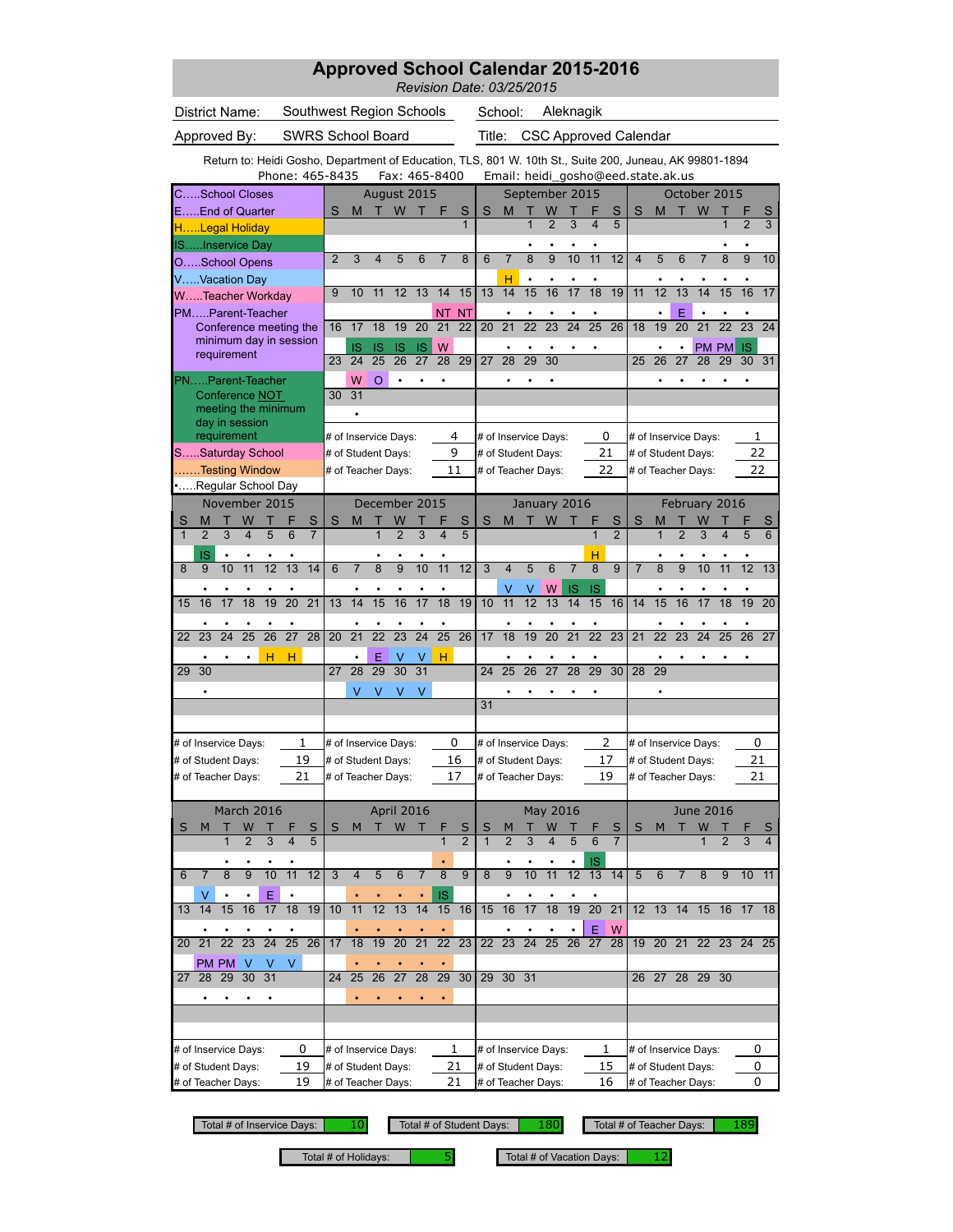| <b>Approved School Calendar 2015-2016</b><br>Revision Date: 03/25/2015                                  |                          |                                          |                     |                     |                 |                         |                                |                      |                                          |                     |                         |                 |                                    |                     |                |                    |                     |                              |                 |                 |                |
|---------------------------------------------------------------------------------------------------------|--------------------------|------------------------------------------|---------------------|---------------------|-----------------|-------------------------|--------------------------------|----------------------|------------------------------------------|---------------------|-------------------------|-----------------|------------------------------------|---------------------|----------------|--------------------|---------------------|------------------------------|-----------------|-----------------|----------------|
| District Name:                                                                                          | Southwest Region Schools |                                          |                     |                     |                 |                         |                                | School:              |                                          |                     |                         |                 | William "Sonny" Nelson             |                     |                |                    |                     |                              |                 |                 |                |
| Approved By:                                                                                            | <b>SWRS School Board</b> |                                          |                     |                     |                 |                         |                                | Title:               |                                          |                     |                         |                 | <b>CSC Approved Calendar</b>       |                     |                |                    |                     |                              |                 |                 |                |
| Return to: Heidi Gosho, Department of Education, TLS, 801 W. 10th St., Suite 200, Juneau, AK 99801-1894 | Phone: 465-8435          |                                          |                     | Fax: 465-8400       |                 |                         |                                |                      |                                          |                     |                         |                 | Email: heidi_gosho@eed.state.ak.us |                     |                |                    |                     |                              |                 |                 |                |
| CSchool Closes                                                                                          |                          |                                          |                     | August 2015         |                 |                         |                                |                      |                                          | September 2015      |                         |                 |                                    |                     |                |                    |                     | October 2015                 |                 |                 |                |
| EEnd of Quarter                                                                                         |                          | S<br>M                                   |                     | W                   | т               | F                       | S<br>$\mathbf{1}$              | S                    | M                                        | Т<br>$\overline{1}$ | W<br>$\overline{2}$     | 3               | $\overline{\mathbf{4}}$            | S<br>5              | S              | M                  |                     | W                            | 1               | $\overline{2}$  | S<br>3         |
| HLegal Holiday<br>ISInservice Day                                                                       |                          |                                          |                     |                     |                 |                         |                                |                      |                                          |                     |                         |                 |                                    |                     |                |                    |                     |                              |                 |                 |                |
| OSchool Opens                                                                                           |                          | $\overline{2}$<br>3                      | 4                   | 5                   | 6               | $\overline{7}$          | 8                              | 6                    | $\overline{7}$                           | 8                   | 9                       | 10              | 11                                 | 12                  | $\overline{4}$ | 5                  | 6                   | $\overline{7}$               | 8               | 9               | 10             |
| VVacation Day                                                                                           |                          |                                          |                     |                     |                 |                         |                                |                      | н                                        | $\bullet$           |                         |                 |                                    |                     |                |                    |                     |                              |                 |                 |                |
| WTeacher Workday                                                                                        |                          | 9<br>10                                  | 11                  | 12                  | 13              | 14                      | 15                             | 13                   | 14                                       | 15                  | 16                      | 17              | 18                                 | 19                  | 11             | 12                 | 13                  | 14                           | 15              | 16              | 17             |
| PMParent-Teacher<br>Conference meeting the                                                              |                          | 17<br>16                                 | 18                  | 19                  | 20              | <b>NT</b><br>21         | <b>NT</b><br>22                | 20                   | 21                                       | $\overline{22}$     | 23                      | $\overline{24}$ | $\overline{25}$                    | 26                  | 18             | 19                 | E<br>20             | 21                           | 22              | 23              | 24             |
| minimum day in session                                                                                  |                          | IS                                       | <b>IS</b>           | <b>IS</b>           | $\vee$          | V                       |                                |                      |                                          |                     |                         |                 |                                    |                     |                |                    |                     |                              |                 | PM PM           |                |
| requirement                                                                                             |                          | 24<br>23                                 | 25                  | 26                  | 27              | 28                      | 29                             | 27                   | 28                                       | 29                  | 30                      |                 |                                    |                     | 25             | 26                 | 27                  | 28                           | 29              | 30              | 31             |
| PNParent-Teacher                                                                                        |                          | V<br>31                                  | <b>IS</b>           | W                   | W               | $\circ$                 |                                |                      |                                          |                     |                         |                 |                                    |                     |                |                    |                     |                              |                 |                 |                |
| Conference NOT<br>meeting the minimum<br>day in session                                                 |                          | 30                                       |                     |                     |                 |                         |                                |                      |                                          |                     |                         |                 |                                    |                     |                |                    |                     |                              |                 |                 |                |
| requirement                                                                                             |                          | # of Inservice Days:                     |                     |                     |                 | 4                       |                                |                      | # of Inservice Days:                     |                     |                         |                 | 0                                  |                     |                |                    |                     | # of Inservice Days:         |                 | 0               |                |
| SSaturday School<br>Testing Window                                                                      |                          | # of Student Days:<br># of Teacher Days: |                     |                     |                 | 6<br>8                  |                                |                      | # of Student Days:<br># of Teacher Days: |                     |                         |                 | 21<br>22                           |                     |                | # of Student Days: |                     | # of Teacher Days:           |                 | 22<br>22        |                |
| Regular School Day                                                                                      |                          |                                          |                     |                     |                 |                         |                                |                      |                                          |                     |                         |                 |                                    |                     |                |                    |                     |                              |                 |                 |                |
| November 2015                                                                                           |                          |                                          |                     | December 2015       |                 |                         |                                |                      |                                          | January 2016        |                         |                 |                                    |                     |                |                    |                     | February 2016                |                 |                 |                |
| S<br>W<br>Т<br>М<br>$\overline{3}$<br>$\overline{\mathbf{4}}$<br>5<br>$\mathbf{1}$<br>$\overline{2}$    | S<br>6                   | S<br>M                                   | Т<br>$\overline{1}$ | W<br>$\overline{2}$ | $\overline{3}$  | $\overline{\mathbf{4}}$ | $\mathbf{s}$<br>$\overline{5}$ | S                    | M                                        | т                   | W                       |                 | 1                                  | S<br>$\overline{2}$ | S              | M<br>$\mathbf{1}$  | т<br>$\overline{2}$ | W<br>$\overline{\mathbf{3}}$ | 4               | 5               | S<br>6         |
|                                                                                                         |                          |                                          |                     |                     |                 |                         |                                |                      |                                          |                     |                         |                 |                                    |                     |                |                    |                     |                              |                 |                 |                |
| 11<br>12<br>9<br>10<br>8                                                                                | 13<br>14                 | $\overline{7}$<br>6                      | $\overline{8}$      | $\overline{9}$      | 10              | 11                      | 12                             | 3                    | $\overline{4}$                           | 5                   | 6                       | $\overline{7}$  | н<br>8                             | $\overline{9}$      | $\overline{7}$ | $\overline{8}$     | 9                   | 10                           | 11              | 12              | 13             |
|                                                                                                         |                          |                                          |                     |                     |                 |                         |                                |                      |                                          | ٧                   | W                       | IS              | IS                                 |                     |                |                    |                     |                              |                 |                 |                |
| $\overline{17}$<br>$\overline{18}$<br>16<br>19<br>15                                                    | $\overline{20}$<br>21    | $\overline{14}$<br>13                    | $\overline{15}$     | $\overline{16}$     | $\overline{17}$ | $\overline{18}$         | $\overline{19}$                | $\overline{10}$      | 11                                       | $\overline{12}$     | 13                      | 14              | 15                                 | 16                  | 14             | $\overline{15}$    | $\overline{16}$     | $\overline{17}$              | 18              | 19              | 20             |
| $\overline{24}$<br>$\overline{25}$<br>26<br>23<br>22                                                    | $\overline{27}$<br>28    | $\overline{21}$<br>20                    | $\overline{22}$     | $\overline{23}$     | $\overline{24}$ | $\overline{25}$         | 26                             | 17                   | $\overline{18}$                          | 19                  | $\overline{20}$         | $\overline{21}$ | $\overline{22}$                    | 23                  | 21             | $\overline{22}$    | $\overline{23}$     | $\overline{24}$              | $\overline{25}$ | $\overline{26}$ | 27             |
| <b>IS</b><br>IS<br>н                                                                                    | н                        |                                          | Ε                   | V                   | v               | н                       |                                |                      |                                          |                     |                         |                 |                                    | S                   |                |                    |                     |                              | <b>IS</b>       | <b>IS</b>       |                |
| 29<br>30                                                                                                |                          | 27<br>28                                 | 29                  | 30                  | 31              |                         |                                | 24                   | 25                                       | 26                  | 27                      | 28              | 29                                 | 30                  | 28             | 29                 |                     |                              |                 |                 |                |
|                                                                                                         |                          | V                                        | V                   | V                   | V               |                         |                                |                      |                                          |                     |                         |                 |                                    |                     |                | V                  |                     |                              |                 |                 |                |
|                                                                                                         |                          |                                          |                     |                     |                 |                         |                                | 31                   |                                          |                     |                         |                 |                                    |                     |                |                    |                     |                              |                 |                 |                |
| # of Inservice Days:                                                                                    | 2                        | # of Inservice Days:                     |                     |                     |                 | 0                       |                                | # of Inservice Days: |                                          |                     |                         |                 | 2                                  |                     |                |                    |                     | # of Inservice Days:         |                 | 2               |                |
| # of Student Days:                                                                                      | 19                       | # of Student Days:                       |                     |                     |                 | 16                      |                                | # of Student Days:   |                                          |                     |                         |                 | 18                                 |                     |                |                    |                     | # of Student Days:           |                 | 20              |                |
| # of Teacher Days:                                                                                      | 21                       | # of Teacher Days:                       |                     |                     |                 | 17                      |                                | # of Teacher Days:   |                                          |                     |                         |                 | 20                                 |                     |                |                    |                     | # of Teacher Days:           |                 | 20              |                |
|                                                                                                         |                          |                                          |                     |                     |                 |                         |                                |                      |                                          |                     |                         |                 |                                    |                     |                |                    |                     |                              |                 |                 |                |
| March 2016<br>W<br>S<br>M                                                                               | S                        | M<br>S                                   | т                   | April 2016<br>W     |                 |                         | S                              | S                    |                                          |                     | May 2016<br>W           |                 |                                    | S                   | S              | M                  |                     | <b>June 2016</b><br>W        |                 |                 | S              |
| $\overline{2}$<br>3<br>$\mathbf{1}$                                                                     | 5<br>4                   |                                          |                     |                     |                 | $\mathbf{1}$            | $\overline{2}$                 | $\mathbf{1}$         | $\overline{2}$                           | 3                   | $\overline{\mathbf{4}}$ | 5               | 6                                  | $\overline{7}$      |                |                    |                     | $\mathbf{1}$                 | $\overline{2}$  | 3               | $\overline{4}$ |
|                                                                                                         |                          |                                          |                     |                     |                 |                         |                                |                      |                                          |                     |                         |                 |                                    |                     |                |                    |                     |                              |                 |                 |                |
| 10<br>8<br>9<br>$\overline{7}$<br>6                                                                     | 11<br>12                 | 3<br>$\overline{4}$                      | 5                   | 6                   | $\overline{7}$  | 8                       | 9                              | 8                    | 9                                        | 10                  | $\overline{11}$         | 12              | 13                                 | 14                  | 5              | 6                  | $\overline{7}$      | 8                            | 9               | 10              | 11             |
| Ε<br>15<br>16<br>17<br>14<br>13                                                                         | 18<br>19                 | 11<br>10                                 | 12                  | 13                  | 14              | 15                      | 16                             | 15                   | 16                                       | 17                  | 18                      | 19              | 20                                 | 21                  |                | $12$ 13            | 14                  | 15                           | 16              | 17 18           |                |
|                                                                                                         |                          |                                          |                     |                     |                 |                         |                                |                      |                                          |                     |                         |                 | Ε                                  | W                   |                |                    |                     |                              |                 |                 |                |
| $\overline{22}$<br>23<br>24<br>21<br>20                                                                 | 25<br>26                 | 18<br>17                                 | 19                  | 20                  | 21              | 22                      | 23                             | 22                   | 23                                       | 24                  | 25                      | 26              | 27                                 | 28                  |                | 19 20 21           |                     |                              | 22 23           | 24 25           |                |
| PM PM<br>$\bullet$                                                                                      | V                        |                                          |                     |                     |                 |                         |                                |                      |                                          |                     |                         |                 |                                    |                     |                |                    |                     |                              |                 |                 |                |
| 29<br>30<br>31<br>28<br>27                                                                              |                          | 25<br>24                                 | 26                  | 27                  | 28              | 29                      | 30                             | 29                   | 30 <sup>°</sup>                          | 31                  |                         |                 |                                    |                     | 26             |                    | 27 28 29            |                              | 30              |                 |                |
| ٠<br>٠<br>٠                                                                                             |                          |                                          |                     |                     |                 |                         |                                |                      |                                          |                     |                         |                 |                                    |                     |                |                    |                     |                              |                 |                 |                |
|                                                                                                         |                          |                                          |                     |                     |                 |                         |                                |                      |                                          |                     |                         |                 |                                    |                     |                |                    |                     |                              |                 |                 |                |
| # of Inservice Days:                                                                                    | 0                        | # of Inservice Days:                     |                     |                     |                 | 0                       |                                |                      | # of Inservice Days:                     |                     |                         |                 | 0                                  |                     |                |                    |                     | # of Inservice Days:         |                 | 0               |                |
| # of Student Days:                                                                                      | 22                       | # of Student Days:                       |                     |                     |                 | 21                      |                                | # of Student Days:   |                                          |                     |                         |                 | 15                                 |                     |                |                    |                     | # of Student Days:           |                 | 0               |                |
| # of Teacher Days:                                                                                      | 22                       | # of Teacher Days:                       |                     |                     |                 | 21                      |                                |                      | # of Teacher Days:                       |                     |                         |                 | 16                                 |                     |                |                    |                     | # of Teacher Days:           |                 | 0               |                |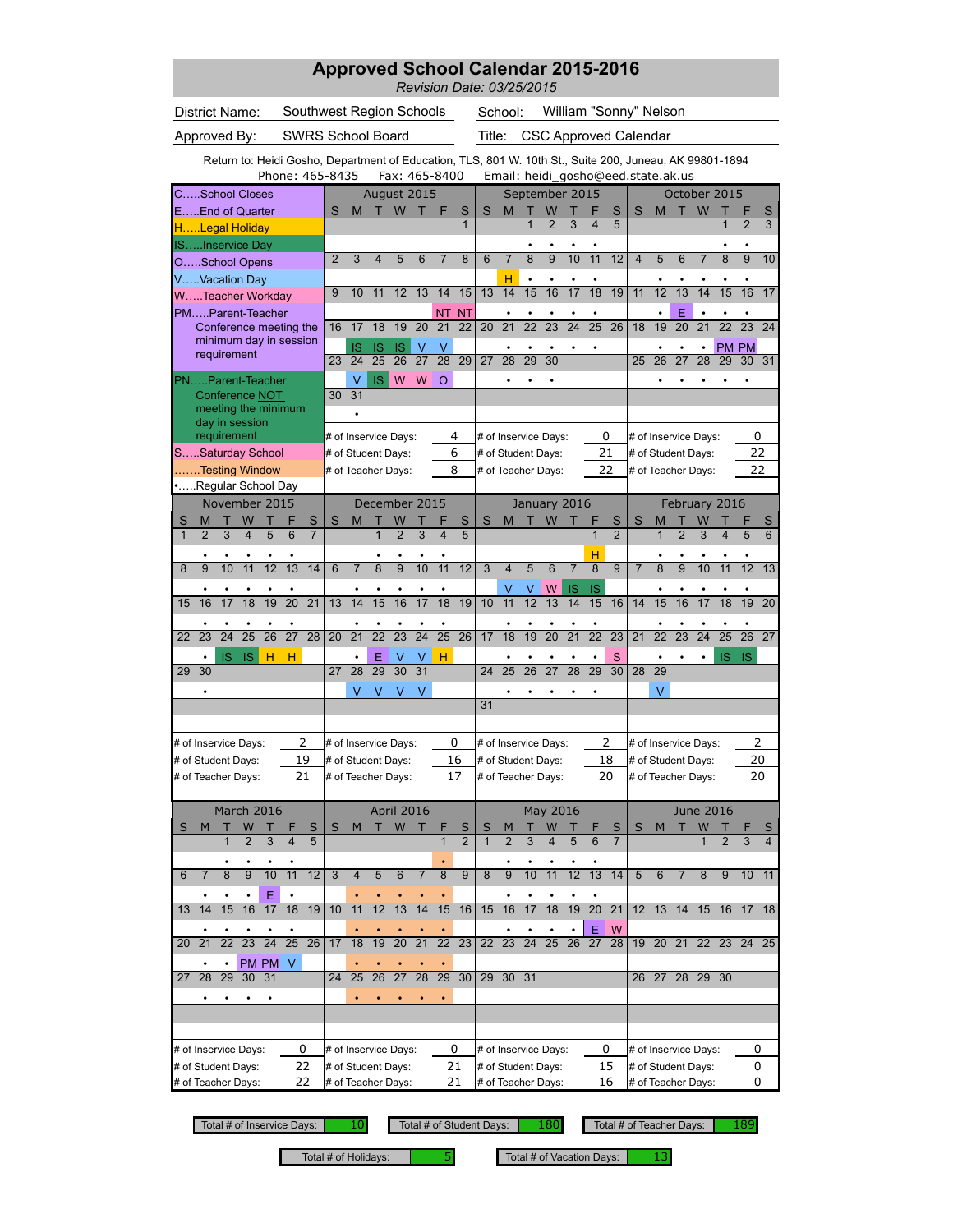| <b>Approved School Calendar 2015-2016</b><br>Revision Date: 03/25/2015                                  |                                    |                          |                                            |                                    |                                |                 |                                            |                              |                       |                         |                     |                 |                                          |                 |                                            |                |                |                |
|---------------------------------------------------------------------------------------------------------|------------------------------------|--------------------------|--------------------------------------------|------------------------------------|--------------------------------|-----------------|--------------------------------------------|------------------------------|-----------------------|-------------------------|---------------------|-----------------|------------------------------------------|-----------------|--------------------------------------------|----------------|----------------|----------------|
| District Name:                                                                                          |                                    | School:                  |                                            | Koliganek                          |                                |                 |                                            |                              |                       |                         |                     |                 |                                          |                 |                                            |                |                |                |
| Approved By:                                                                                            |                                    | <b>SWRS School Board</b> |                                            |                                    |                                | Title:          |                                            | <b>CSC Approved Calendar</b> |                       |                         |                     |                 |                                          |                 |                                            |                |                |                |
| Return to: Heidi Gosho, Department of Education, TLS, 801 W. 10th St., Suite 200, Juneau, AK 99801-1894 |                                    |                          |                                            |                                    |                                |                 |                                            |                              |                       |                         |                     |                 |                                          |                 |                                            |                |                |                |
|                                                                                                         | Phone: 465-8435                    |                          | Fax: 465-8400                              |                                    |                                |                 | Email: heidi_gosho@eed.state.ak.us         |                              |                       |                         |                     |                 |                                          |                 |                                            |                |                |                |
| CSchool Closes<br>EEnd of Quarter                                                                       |                                    | S<br>M                   | August 2015<br>W                           | F                                  | S                              | S               | September 2015<br>M                        | W                            |                       |                         | S                   | S               | M                                        |                 | October 2015<br>W                          |                |                | S              |
| HLegal Holiday                                                                                          |                                    |                          |                                            |                                    | 1                              |                 | $\overline{1}$                             | $\overline{2}$               | 3                     | $\overline{\mathbf{4}}$ | 5                   |                 |                                          |                 |                                            | $\overline{1}$ | $\overline{2}$ | 3              |
| ISInservice Day                                                                                         |                                    |                          |                                            |                                    |                                |                 |                                            |                              |                       |                         |                     |                 |                                          |                 |                                            |                |                |                |
| OSchool Opens                                                                                           |                                    | $\overline{2}$<br>3      | 5<br>4                                     | 6<br>7                             | 8                              | 6               | 8<br>$\overline{7}$                        | 9                            | 10                    | 11                      | 12                  | $\overline{4}$  | 5                                        | 6               | $\overline{7}$                             | 8              | 9              | 10             |
| VVacation Day<br>WTeacher Workday                                                                       |                                    | 9<br>10                  | 12<br>11                                   | 13<br>14                           | 15                             | 13              | н<br>$\bullet$<br>15<br>14                 | 16                           | 17                    | 18                      | 19                  | 11              | 12                                       | 13              | 14                                         | 15             | 16             | 17             |
| PMParent-Teacher                                                                                        |                                    |                          |                                            | <b>NT</b>                          | <b>NT</b>                      |                 |                                            |                              |                       |                         |                     |                 |                                          | E               |                                            |                |                |                |
| Conference meeting the<br>minimum day in session                                                        |                                    | 17<br>16                 | 18<br>19                                   | 20<br>21                           | 22                             | 20              | $\overline{22}$<br>21                      | $\overline{23}$              | $\overline{24}$       | $\overline{25}$         | 26                  | 18              | 19                                       | 20              | 21                                         | 22             | 23             | 24             |
| requirement                                                                                             |                                    | IS<br>24<br>23           | <b>IS</b><br><b>IS</b><br>25<br>26         | $\vee$<br>V<br>27<br>28            | 29                             | 27              | 28<br>29                                   | 30                           | ۰                     | <b>IS</b>               |                     | 25              | 26                                       | 27              | 28                                         | 29             | PM PM<br>30    | 31             |
| PNParent-Teacher                                                                                        |                                    | <b>IS</b>                | W<br>W                                     | O<br>$\bullet$                     |                                |                 |                                            |                              |                       |                         |                     |                 |                                          |                 |                                            |                |                |                |
| Conference NOT                                                                                          |                                    | 31<br>30                 |                                            |                                    |                                |                 |                                            |                              |                       |                         |                     |                 |                                          |                 |                                            |                |                |                |
| meeting the minimum<br>day in session                                                                   |                                    |                          |                                            |                                    |                                |                 |                                            |                              |                       |                         |                     |                 |                                          |                 |                                            |                |                |                |
| requirement<br>SSaturday School                                                                         |                                    | # of Student Days:       | # of Inservice Days:                       | 4<br>7                             |                                |                 | # of Inservice Days:<br># of Student Days: |                              |                       | 1<br>21                 |                     |                 |                                          |                 | # of Inservice Days:                       |                | 0<br>22        |                |
| Testing Window                                                                                          |                                    |                          | # of Teacher Days:                         | 9                                  |                                |                 | # of Teacher Days:                         |                              |                       | 22                      |                     |                 | # of Student Days:<br># of Teacher Days: |                 |                                            |                | 22             |                |
| Regular School Day                                                                                      |                                    |                          |                                            |                                    |                                |                 |                                            |                              |                       |                         |                     |                 |                                          |                 |                                            |                |                |                |
| November 2015                                                                                           |                                    |                          | December 2015                              |                                    |                                |                 |                                            | January 2016                 |                       |                         |                     |                 |                                          |                 | February 2016                              |                |                |                |
| S<br>W<br>Т<br>М<br>т<br>$\overline{1}$<br>5<br>$\overline{2}$<br>3                                     | S<br>$\overline{6}$                | S<br>M                   | W<br>Т<br>$\overline{2}$<br>$\overline{1}$ | $\overline{3}$<br>4                | $\mathbf{s}$<br>$\overline{5}$ | S               | M<br>т                                     | W                            |                       | 1                       | S<br>$\overline{2}$ | S               | M<br>1                                   | $\overline{2}$  | W<br>$\overline{\mathbf{3}}$               | 4              | 5              | S<br>6         |
|                                                                                                         |                                    |                          |                                            |                                    |                                |                 |                                            |                              |                       | н                       |                     |                 |                                          |                 |                                            |                |                |                |
| 11<br>12<br>8<br>9<br>10                                                                                | 13<br>14                           | $\overline{7}$<br>6      | $\overline{8}$<br>9                        | 10<br>11                           | 12                             | 3               | 5<br>$\overline{4}$                        | 6                            | $\overline{7}$        | 8                       | $\overline{9}$      | $\overline{7}$  | 8                                        | 9               | 10                                         | 11             | 12             | 13             |
| $\overline{17}$<br>$\overline{18}$<br>16<br>19<br>15                                                    | $\overline{20}$<br>$\overline{21}$ | $\overline{14}$<br>13    | $\overline{15}$<br>$\overline{16}$         | $\overline{17}$<br>$\overline{18}$ | $\overline{19}$                | $\overline{10}$ | ٧<br>$\overline{12}$<br>11                 | W<br>$\overline{13}$         | IS<br>$\overline{14}$ | IS<br>15                | 16                  | 14              | $\overline{15}$                          | $\overline{16}$ | $\overline{17}$                            | 18             | ٠<br>19        | 20             |
|                                                                                                         |                                    |                          |                                            |                                    |                                |                 |                                            |                              |                       |                         |                     |                 |                                          |                 |                                            |                | IS             |                |
| $\overline{24}$<br>$\overline{25}$<br>$\overline{26}$<br>23<br>22                                       | $\overline{27}$<br>28              | $\overline{21}$<br>20    | $\overline{22}$<br>$\overline{23}$         | $\overline{24}$<br>$\overline{25}$ | 26                             | 17              | 19<br>18                                   | $\overline{20}$              | $\overline{21}$       | $\overline{22}$         | $\overline{23}$     | $\overline{21}$ | $\overline{22}$                          | $\overline{23}$ | $\overline{24}$                            | 25             | 26             | 27             |
| н<br>29<br>30                                                                                           | н                                  | 27<br>28                 | Ε<br>v<br>$\overline{30}$<br>29            | н<br>v<br>31                       |                                | 24              | 26<br>25                                   | 27                           | 28                    | 29                      | 30                  | 28              | 29                                       |                 |                                            |                |                |                |
|                                                                                                         |                                    | V                        | V<br>V                                     | V                                  |                                |                 |                                            |                              |                       |                         |                     |                 | ٠                                        |                 |                                            |                |                |                |
|                                                                                                         |                                    |                          |                                            |                                    |                                | 31              |                                            |                              |                       |                         |                     |                 |                                          |                 |                                            |                |                |                |
|                                                                                                         | 0                                  |                          |                                            | 0                                  |                                |                 |                                            |                              |                       | 2                       |                     |                 |                                          |                 |                                            |                |                |                |
| # of Inservice Days:<br># of Student Days:                                                              | 19                                 |                          | # of Inservice Days:<br># of Student Days: | 16                                 |                                |                 | # of Inservice Days:<br># of Student Days: |                              |                       | 17                      |                     |                 |                                          |                 | # of Inservice Days:<br># of Student Days: |                | 1<br>21        |                |
| # of Teacher Days:                                                                                      | 21                                 | # of Teacher Days:       |                                            | 17                                 |                                |                 | # of Teacher Days:                         |                              |                       | 19                      |                     |                 | # of Teacher Days:                       |                 |                                            |                | 21             |                |
| March 2016                                                                                              |                                    |                          | April 2016                                 |                                    |                                |                 |                                            |                              |                       |                         |                     |                 |                                          |                 | <b>June 2016</b>                           |                |                |                |
| S<br>W<br>M                                                                                             | S                                  | S<br>M                   | W<br>т                                     |                                    | S                              | S               |                                            | May 2016<br>W                |                       |                         | S                   | S               | M                                        |                 | W                                          |                |                | S              |
| 3<br>$\overline{2}$<br>$\mathbf{1}$                                                                     | $\overline{\mathbf{4}}$<br>5       |                          |                                            | 1                                  | $\overline{2}$                 | $\mathbf{1}$    | 3<br>$\overline{2}$                        | 4                            | 5                     | 6                       | $\overline{7}$      |                 |                                          |                 | 1                                          | $\overline{2}$ | 3              | $\overline{4}$ |
| 9<br>10<br>$\overline{7}$<br>8<br>6                                                                     | 11<br>12                           | 3<br>$\overline{4}$      | 5<br>6                                     | 8<br>7                             | 9                              | 8               | ٠<br>٠<br>10<br>9                          | 11                           | 12                    | 13                      | 14                  | 5               | 6                                        | $\overline{7}$  | 8                                          | 9              | 10             | 11             |
| Ε                                                                                                       | ٧                                  |                          |                                            | IS                                 |                                |                 |                                            |                              |                       |                         |                     |                 |                                          |                 |                                            |                |                |                |
| 15<br>16<br>17<br>14<br>13                                                                              | 18<br>19                           | 11<br>10                 | 12<br>13                                   | 14<br>15                           | 16                             | 15              | 16<br>17                                   | 18                           | 19                    | 20                      | 21                  |                 | $12 \t13$                                | 14              | 15                                         | 16             | 17 18          |                |
|                                                                                                         | PM PM                              |                          |                                            |                                    |                                |                 |                                            |                              |                       | Ε                       | W                   |                 |                                          |                 |                                            |                |                |                |
| $\overline{22}$<br>23<br>21<br>24<br>20                                                                 | 25 26<br>V                         | 17<br>18                 | 19<br>20                                   | 21<br>22                           | 23                             | 22 <sub>2</sub> | $\overline{24}$<br>23                      | 25                           | 26                    | 27                      | 28                  |                 | 19 20 21                                 |                 | 22 23                                      |                | 24 25          |                |
| $\overline{28}$<br>29<br>30<br>31<br>27                                                                 |                                    | 25<br>24                 | 26<br>27                                   | 28<br>29                           | 30                             | 29              | 30 <sup>°</sup><br>31                      |                              |                       |                         |                     | 26              |                                          | 27 28 29        |                                            | 30             |                |                |
| ٠<br>٠<br>٠                                                                                             |                                    |                          |                                            | <b>IS</b>                          |                                |                 |                                            |                              |                       |                         |                     |                 |                                          |                 |                                            |                |                |                |
|                                                                                                         |                                    |                          |                                            |                                    |                                |                 |                                            |                              |                       |                         |                     |                 |                                          |                 |                                            |                |                |                |
| # of Inservice Days:                                                                                    | 0                                  |                          | # of Inservice Days:                       | 2                                  |                                |                 | # of Inservice Days:                       |                              |                       | 0                       |                     |                 |                                          |                 | # of Inservice Days:                       |                | 0              |                |
| # of Student Days:                                                                                      | 21                                 | # of Student Days:       |                                            | 21                                 |                                |                 | # of Student Days:                         |                              |                       | 15                      |                     |                 | # of Student Days:                       |                 |                                            |                | 0              |                |
| # of Teacher Days:                                                                                      | 21                                 | # of Teacher Days:       |                                            | 21                                 |                                |                 | # of Teacher Days:                         |                              |                       | 16                      |                     |                 | # of Teacher Days:                       |                 |                                            |                | 0              |                |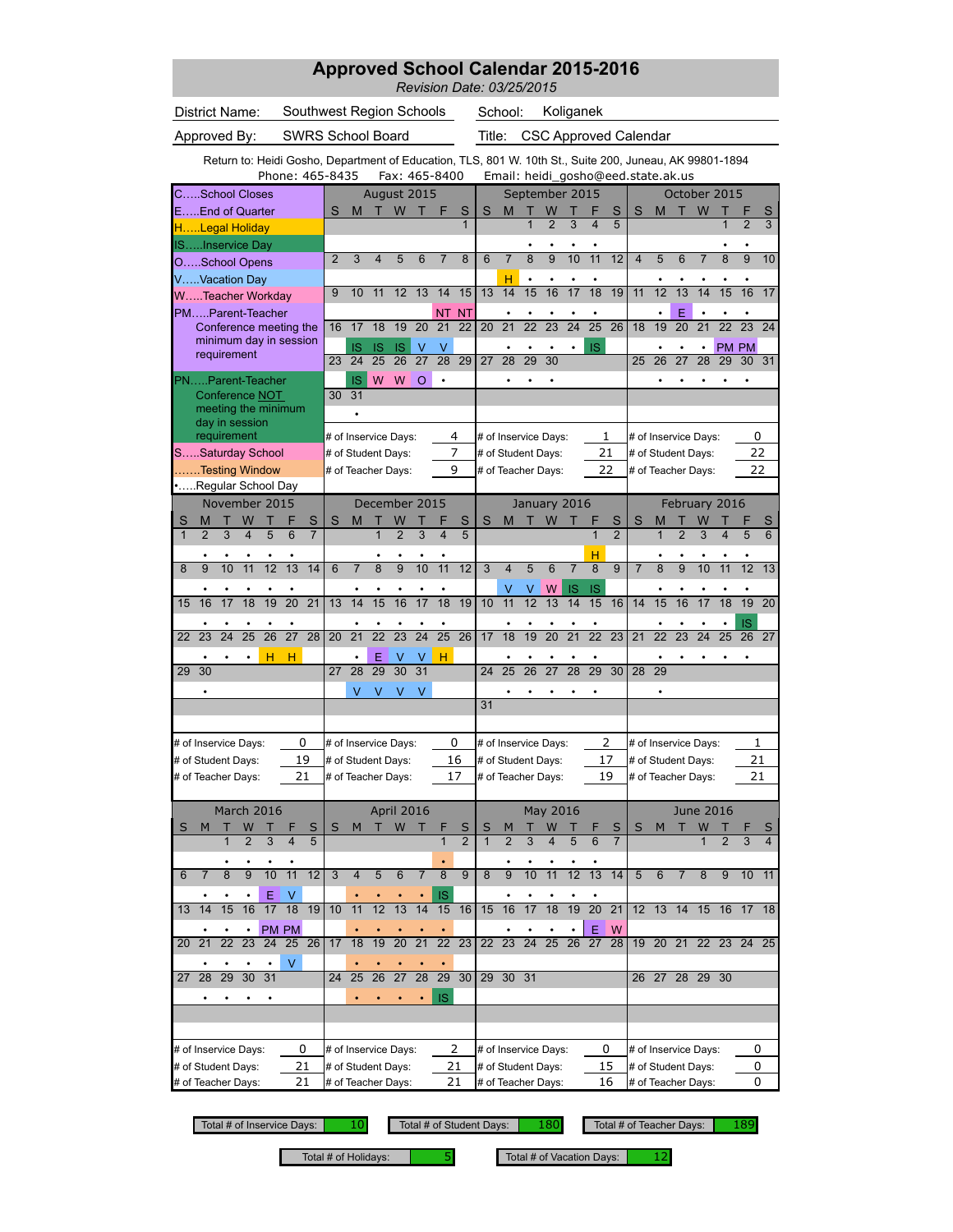|                                                                   |                                    | <b>Approved School Calendar 2015-2016</b><br>Revision Date: 03/25/2015 |                                    |                      |                 |                     |                                                                                                                                               |                                            |                 |                              |                 |                         |                     |                         |                              |                 |                                            |                |                 |                     |
|-------------------------------------------------------------------|------------------------------------|------------------------------------------------------------------------|------------------------------------|----------------------|-----------------|---------------------|-----------------------------------------------------------------------------------------------------------------------------------------------|--------------------------------------------|-----------------|------------------------------|-----------------|-------------------------|---------------------|-------------------------|------------------------------|-----------------|--------------------------------------------|----------------|-----------------|---------------------|
| District Name:<br>Southwest Region Schools                        |                                    |                                                                        |                                    |                      |                 |                     |                                                                                                                                               | School:                                    |                 |                              |                 | Manokotak               |                     |                         |                              |                 |                                            |                |                 |                     |
| Approved By:                                                      |                                    | <b>SWRS School Board</b>                                               |                                    |                      |                 |                     | Title:                                                                                                                                        |                                            |                 |                              |                 |                         |                     |                         | <b>CSC Approved Calendar</b> |                 |                                            |                |                 |                     |
|                                                                   |                                    |                                                                        |                                    |                      |                 |                     | Return to: Heidi Gosho, Department of Education, TLS, 801 W. 10th St., Suite 200, Juneau, AK 99801-1894<br>Email: heidi_gosho@eed.state.ak.us |                                            |                 |                              |                 |                         |                     |                         |                              |                 |                                            |                |                 |                     |
| CSchool Closes                                                    | Phone: 465-8435                    |                                                                        | August 2015                        | Fax: 465-8400        |                 |                     |                                                                                                                                               |                                            | September 2015  |                              |                 |                         |                     |                         |                              |                 | October 2015                               |                |                 |                     |
| EEnd of Quarter                                                   |                                    | S<br>M                                                                 | W<br>т                             | т                    | F               | S                   | S                                                                                                                                             | M                                          |                 | W                            |                 |                         | S                   | S                       | M                            |                 | W                                          |                |                 | S                   |
| HLegal Holiday                                                    |                                    |                                                                        |                                    |                      |                 | $\mathbf{1}$        |                                                                                                                                               |                                            | $\overline{1}$  | $\overline{2}$               | 3               | $\overline{\mathbf{4}}$ | 5                   |                         |                              |                 |                                            | 1              | $\overline{2}$  | 3                   |
| ISInservice Day                                                   |                                    |                                                                        |                                    |                      |                 |                     |                                                                                                                                               |                                            |                 |                              |                 |                         |                     |                         |                              |                 |                                            |                |                 |                     |
| OSchool Opens                                                     |                                    | $\overline{2}$<br>3                                                    | 5<br>4                             | 6                    | 7               | 8                   | 6                                                                                                                                             | $\overline{7}$                             | 8<br>$\bullet$  | 9                            | 10              | 11                      | 12                  | $\overline{\mathbf{4}}$ | 5                            | 6               | $\overline{7}$                             | 8              | 9               | 10                  |
| VVacation Day<br>WTeacher Workday                                 |                                    | 9<br>10                                                                | 12<br>11                           | 13                   | 14              | 15                  | 13                                                                                                                                            | н<br>14                                    | 15              | 16                           | 17              | 18                      | 19                  | 11                      | 12                           | 13              | 14                                         | 15             | 16              | 17                  |
| PMParent-Teacher                                                  |                                    |                                                                        |                                    |                      | <b>NT</b>       | <b>NT</b>           |                                                                                                                                               |                                            |                 |                              |                 |                         |                     |                         |                              | E               |                                            |                |                 |                     |
| Conference meeting the                                            |                                    | 17<br>16                                                               | 18<br>19                           | 20                   | 21              | 22                  | 20                                                                                                                                            | 21                                         | $\overline{22}$ | $\overline{23}$              | $\overline{24}$ | $\overline{25}$         | 26                  | 18                      | 19                           | 20              | 21                                         | 22             | 23              | 24                  |
| minimum day in session<br>requirement                             |                                    | IS<br>24<br>23                                                         | <b>IS</b><br><b>IS</b><br>25<br>26 | $\vee$<br>27         | V<br>28         | 29                  | 27                                                                                                                                            | 28                                         | 29              | 30                           |                 |                         |                     | 25                      | <b>IS</b><br>26              | $\bullet$<br>27 | ۰<br>28                                    | PM PM<br>29    | 30              | 31                  |
| PNParent-Teacher                                                  |                                    | V                                                                      | <b>IS</b><br>W                     | W                    | $\circ$         |                     |                                                                                                                                               |                                            |                 |                              |                 |                         |                     |                         |                              |                 |                                            |                |                 |                     |
| Conference NOT                                                    |                                    | 31<br>30                                                               |                                    |                      |                 |                     |                                                                                                                                               |                                            |                 |                              |                 |                         |                     |                         |                              |                 |                                            |                |                 |                     |
| meeting the minimum<br>day in session                             |                                    |                                                                        |                                    |                      |                 |                     |                                                                                                                                               |                                            |                 |                              |                 |                         |                     |                         |                              |                 |                                            |                |                 |                     |
| requirement                                                       |                                    | # of Inservice Days:                                                   |                                    |                      |                 | 4                   |                                                                                                                                               | # of Inservice Days:                       |                 |                              |                 | 0                       |                     |                         |                              |                 | # of Inservice Days:                       |                | 1               |                     |
| SSaturday School                                                  |                                    | # of Student Days:                                                     |                                    |                      |                 | 6                   |                                                                                                                                               | # of Student Days:                         |                 |                              |                 | 21                      |                     |                         | # of Student Days:           |                 |                                            |                | 22              |                     |
| Testing Window                                                    |                                    | # of Teacher Days:                                                     |                                    |                      |                 | 8                   | # of Teacher Days:                                                                                                                            |                                            |                 |                              |                 | 22                      |                     |                         |                              |                 | # of Teacher Days:                         |                | 22              |                     |
| Regular School Day<br>November 2015                               |                                    |                                                                        | December 2015                      |                      |                 |                     |                                                                                                                                               |                                            | January 2016    |                              |                 |                         |                     |                         |                              |                 | February 2016                              |                |                 |                     |
| S<br>W<br>Т<br>М<br>т                                             | S                                  | S<br>M                                                                 | W<br>Т                             |                      |                 | $\mathbf{s}$        | S                                                                                                                                             | M                                          | т               | W                            |                 | F                       | S                   | S                       | M                            |                 | W                                          |                |                 | S                   |
| $\overline{1}$<br>5<br>$\overline{2}$<br>3                        | 6                                  |                                                                        | $\overline{2}$<br>$\overline{1}$   | $\overline{3}$       | 4               | $\overline{5}$      |                                                                                                                                               |                                            |                 |                              |                 | 1                       | $\overline{2}$      |                         | $\overline{1}$               | $\overline{2}$  | $\overline{\mathbf{3}}$                    | 4              | 5               | 6                   |
| 11<br>12<br>8<br>9<br>10                                          | 13<br>14                           | $\overline{7}$<br>6                                                    | $\overline{8}$<br>9                | 10                   | 11              | 12                  | 3                                                                                                                                             | 4                                          | 5               | 6                            | $\overline{7}$  | н<br>8                  | $\overline{9}$      | $\overline{7}$          | 8                            | 9               | 10                                         | 11             | 12              | 13                  |
|                                                                   |                                    |                                                                        |                                    |                      |                 |                     |                                                                                                                                               |                                            | ٧               | W                            | IS              | IS                      |                     |                         |                              |                 |                                            |                |                 |                     |
| $\overline{17}$<br>$\overline{18}$<br>16<br>19<br>15              | $\overline{20}$<br>$\overline{21}$ | $\overline{14}$<br>13                                                  | $\overline{15}$<br>$\overline{16}$ | $\overline{17}$      | $\overline{18}$ | $\overline{19}$     | $\overline{10}$                                                                                                                               | $\overline{11}$                            | $\overline{12}$ | $\overline{13}$              | 14              | 15                      | 16                  | 14                      | $\overline{15}$              | 16              | $\overline{17}$                            | 18             | 19              | 20                  |
|                                                                   |                                    |                                                                        |                                    |                      |                 |                     |                                                                                                                                               |                                            |                 |                              |                 |                         |                     |                         | IS                           |                 |                                            |                |                 |                     |
| $\overline{24}$<br>$\overline{25}$<br>$\overline{26}$<br>23<br>22 | $\overline{27}$<br>28              | $\overline{21}$<br>20                                                  | $\overline{22}$<br>$\overline{23}$ | $\overline{24}$      | $\overline{25}$ | 26                  | 17                                                                                                                                            | $\overline{18}$                            | 19              | $\overline{20}$              | $\overline{21}$ | $\overline{22}$         | $\overline{23}$     | $\overline{21}$         | $\overline{22}$              | 23              | 24                                         | 25             | 26              | 27                  |
| н<br>29<br>30                                                     | н                                  | 27<br>28                                                               | Е<br>v<br>$\overline{30}$<br>29    | V<br>$\overline{31}$ | н               |                     | 24                                                                                                                                            | 25                                         | 26              | 27                           | 28              | 29                      | 30                  | 28                      | 29                           |                 |                                            |                |                 |                     |
|                                                                   |                                    | V                                                                      | V<br>V                             | $\vee$               |                 |                     |                                                                                                                                               |                                            |                 |                              |                 |                         |                     |                         | ٠                            |                 |                                            |                |                 |                     |
|                                                                   |                                    |                                                                        |                                    |                      |                 |                     | 31                                                                                                                                            |                                            |                 |                              |                 |                         |                     |                         |                              |                 |                                            |                |                 |                     |
|                                                                   |                                    |                                                                        |                                    |                      |                 |                     |                                                                                                                                               |                                            |                 |                              |                 |                         |                     |                         |                              |                 |                                            |                |                 |                     |
| # of Inservice Days:                                              | 0                                  | # of Inservice Days:                                                   |                                    |                      |                 | 0                   | # of Inservice Days:                                                                                                                          |                                            |                 |                              |                 | 2                       |                     |                         |                              |                 | # of Inservice Days:                       |                | 1               |                     |
| # of Student Days:<br># of Teacher Days:                          | 19<br>21                           | # of Student Days:<br># of Teacher Days:                               |                                    |                      |                 | 16<br>17            | # of Student Days:<br># of Teacher Days:                                                                                                      |                                            |                 |                              |                 | 19                      | 17                  |                         |                              |                 | # of Student Days:<br># of Teacher Days:   |                | 21<br>21        |                     |
|                                                                   |                                    |                                                                        |                                    |                      |                 |                     |                                                                                                                                               |                                            |                 |                              |                 |                         |                     |                         |                              |                 |                                            |                |                 |                     |
| March 2016                                                        |                                    |                                                                        | April 2016                         |                      |                 |                     |                                                                                                                                               |                                            |                 | May 2016                     |                 |                         |                     |                         |                              |                 | <b>June 2016</b>                           |                |                 |                     |
| W<br>S<br>M<br>$\overline{2}$<br>3<br>$\mathbf{1}$                | S<br>$\overline{\mathbf{4}}$<br>5  | S<br>M                                                                 | W<br>т                             | т                    | $\overline{1}$  | S<br>$\overline{2}$ | S<br>$\overline{1}$                                                                                                                           | $\overline{2}$                             | 3               | W<br>$\overline{\mathbf{4}}$ | 5               | 6                       | S<br>$\overline{7}$ | S                       | M                            |                 | W<br>$\mathbf{1}$                          | $\overline{2}$ | 3               | S<br>$\overline{4}$ |
|                                                                   |                                    |                                                                        |                                    |                      |                 |                     |                                                                                                                                               |                                            |                 |                              |                 |                         |                     |                         |                              |                 |                                            |                |                 |                     |
| 10<br>8<br>9<br>$\overline{7}$<br>6                               | 11<br>12                           | 3<br>4                                                                 | 5<br>6                             | $\overline{7}$       | 8               | 9                   | 8                                                                                                                                             | 9                                          | 10              | $\overline{11}$              | 12              | 13                      | 14                  | 5                       | 6                            | $\overline{7}$  | 8                                          | 9              | 10 <sup>°</sup> | 11                  |
| Ε                                                                 |                                    |                                                                        |                                    |                      |                 |                     |                                                                                                                                               |                                            |                 |                              |                 |                         |                     |                         |                              |                 |                                            |                |                 |                     |
| 15<br>16<br>17<br>14<br>13                                        | 18<br>19                           | 11<br>10                                                               | 12<br>13                           | 14                   | 15              | 16                  | 15                                                                                                                                            | 16                                         | 17              | 18                           | 19              | 20                      | 21                  |                         | $12 \t13$                    | 14              | 15                                         | 16             | 17 18           |                     |
| 22<br>23<br>24<br>21<br>20                                        | ٧<br>25<br>26                      | 17<br>18                                                               | 20<br>19                           | 21                   | IS<br>22        | 23                  | 22                                                                                                                                            | 23                                         | 24              | 25                           | 26              | E<br>27                 | W<br>28             |                         | 19 20 21                     |                 |                                            |                | 22 23 24 25     |                     |
|                                                                   | PM PM                              | IS                                                                     |                                    |                      |                 |                     |                                                                                                                                               |                                            |                 |                              |                 |                         |                     |                         |                              |                 |                                            |                |                 |                     |
| 31<br>28<br>29<br>30<br>27                                        |                                    | 24<br>25                                                               | 26<br>27                           | 28                   | 29              | 30                  | 29                                                                                                                                            | 30 <sup>°</sup>                            | 31              |                              |                 |                         |                     |                         | 26 27                        |                 | 28 29                                      | 30             |                 |                     |
| $\bullet$<br>٠                                                    |                                    |                                                                        |                                    |                      |                 |                     |                                                                                                                                               |                                            |                 |                              |                 |                         |                     |                         |                              |                 |                                            |                |                 |                     |
|                                                                   |                                    |                                                                        |                                    |                      |                 |                     |                                                                                                                                               |                                            |                 |                              |                 |                         |                     |                         |                              |                 |                                            |                |                 |                     |
|                                                                   |                                    |                                                                        |                                    |                      |                 |                     |                                                                                                                                               |                                            |                 |                              |                 |                         |                     |                         |                              |                 |                                            |                |                 |                     |
| # of Inservice Days:<br># of Student Days:                        | 0<br>22                            | # of Inservice Days:<br># of Student Days:                             |                                    |                      |                 | 2<br>21             |                                                                                                                                               | # of Inservice Days:<br># of Student Days: |                 |                              |                 | 0<br>15                 |                     |                         |                              |                 | # of Inservice Days:<br># of Student Days: |                | 0<br>0          |                     |
| # of Teacher Days:                                                | 22                                 | # of Teacher Days:                                                     |                                    |                      |                 | 21                  |                                                                                                                                               | # of Teacher Days:                         |                 |                              |                 | 16                      |                     |                         |                              |                 | # of Teacher Days:                         |                | 0               |                     |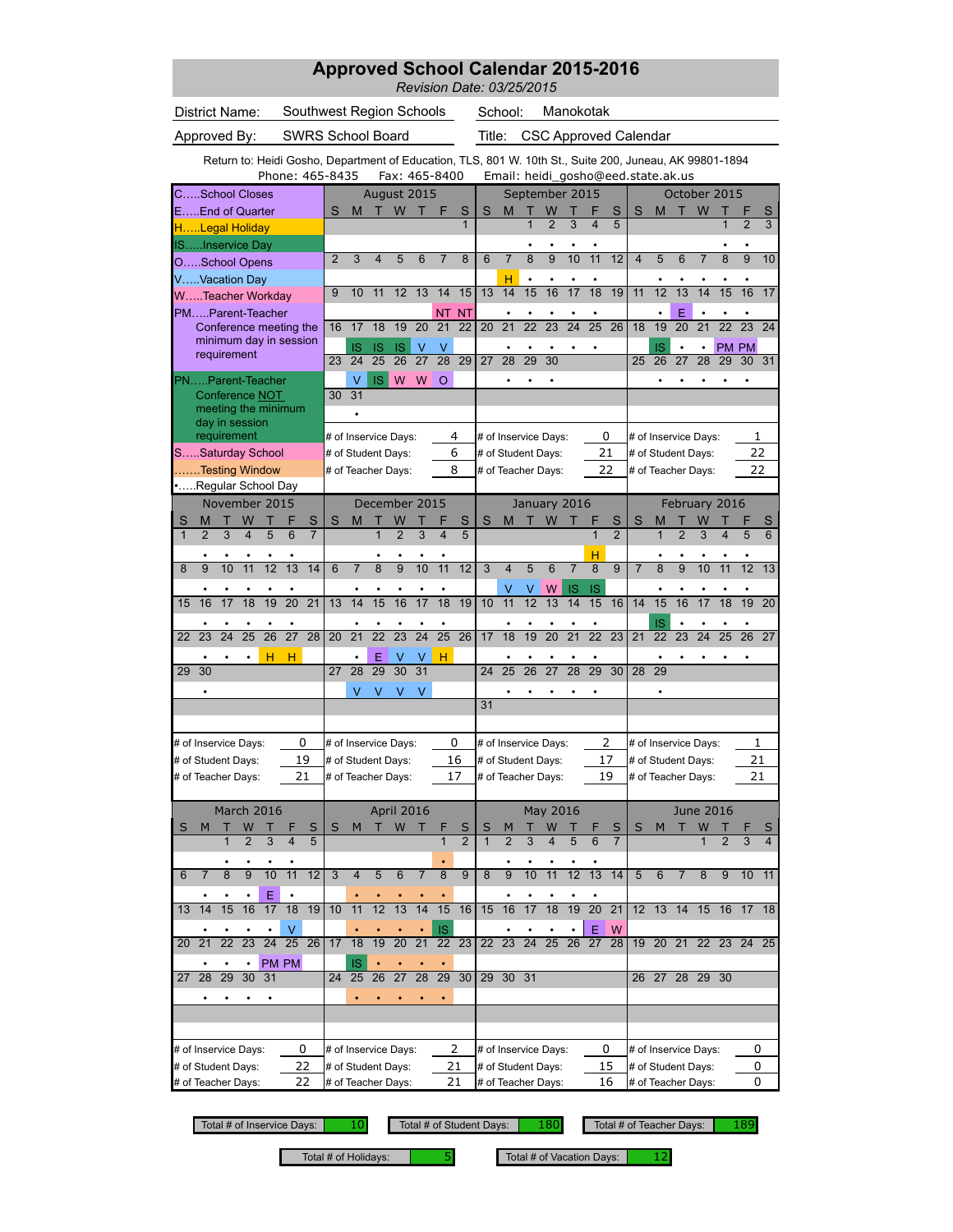|                                                                                                         | <b>Approved School Calendar 2015-2016</b><br>Revision Date: 03/25/2015 |                                            |                                    |                                    |                 |                |                          |                                            |                 |                                    |                |                 |                                          |                      |                 |                |                |
|---------------------------------------------------------------------------------------------------------|------------------------------------------------------------------------|--------------------------------------------|------------------------------------|------------------------------------|-----------------|----------------|--------------------------|--------------------------------------------|-----------------|------------------------------------|----------------|-----------------|------------------------------------------|----------------------|-----------------|----------------|----------------|
| <b>District Name:</b>                                                                                   | Southwest Region Schools                                               |                                            | School:                            |                                    |                 |                | Chief Ivan Blunka School |                                            |                 |                                    |                |                 |                                          |                      |                 |                |                |
| Approved By:                                                                                            |                                                                        | <b>SWRS School Board</b>                   |                                    |                                    |                 | Title:         |                          |                                            | 2015-2016       |                                    |                |                 |                                          |                      |                 |                |                |
| Return to: Heidi Gosho, Department of Education, TLS, 801 W. 10th St., Suite 200, Juneau, AK 99801-1894 |                                                                        |                                            |                                    |                                    |                 |                |                          |                                            |                 |                                    |                |                 |                                          |                      |                 |                |                |
| <b>CSchool Closes</b>                                                                                   | Phone: 465-8435                                                        |                                            | Fax: 465-8400<br>August 2015       |                                    |                 |                |                          |                                            | September 2015  | Email: heidi_gosho@eed.state.ak.us |                |                 |                                          | October 2015         |                 |                |                |
| EEnd of Quarter                                                                                         |                                                                        | S<br>M                                     | W<br>т                             | F                                  | S               | S              | M                        | W                                          |                 | S                                  | S              | M               | т                                        | W                    |                 |                | S              |
| HLegal Holiday                                                                                          |                                                                        |                                            |                                    |                                    | $\mathbf{1}$    |                |                          | $\overline{2}$<br>$\overline{1}$           | 3               | 5                                  |                |                 |                                          |                      | 1               | $\overline{2}$ | 3              |
| <b>ISInservice Day</b>                                                                                  |                                                                        |                                            |                                    |                                    |                 |                |                          |                                            |                 |                                    |                |                 |                                          |                      |                 |                |                |
| OSchool Opens                                                                                           |                                                                        | $\overline{2}$<br>3                        | 4<br>5                             | 6<br>7                             | 8               | 6              | $\overline{7}$           | $\overline{9}$<br>8                        | 10              | 11<br>12                           | 4              | 5               | 6                                        | $\overline{7}$       | 8               | $\overline{9}$ | 10             |
| VVacation Day                                                                                           |                                                                        | 9<br>10                                    | 11<br>12                           | 13<br>14                           | 15              | 13             | н<br>14                  | 15<br>16                                   | 17              | 19<br>18                           | 11             | 12              | 13                                       | 14                   | 15              | IS<br>16       | 17             |
| WTeacher Workday                                                                                        |                                                                        |                                            |                                    |                                    |                 |                |                          |                                            |                 |                                    |                |                 | E                                        |                      |                 |                |                |
| PMParent-Teacher<br>Conference meeting the                                                              |                                                                        | 17<br>16                                   | 18<br>19                           | ΝT<br>20<br>21                     | <b>NT</b><br>22 | 20             | 21                       | 22<br>23                                   | 24              | 25<br>26                           | 18             | 19              | 20                                       | 21                   | $\overline{22}$ | 23             | 24             |
| minimum day in session                                                                                  |                                                                        | IS                                         | <b>IS</b><br>IS                    | W<br><b>IS</b>                     |                 |                |                          |                                            |                 |                                    |                |                 |                                          | $\bullet$            | <b>PM PM</b>    |                |                |
| requirement                                                                                             |                                                                        | 23<br>24                                   | $\overline{25}$<br>26              | $\overline{27}$<br>$\overline{28}$ | 29              | 27             | 28                       | 29<br>$\overline{30}$                      |                 |                                    | 25             | 26              | 27                                       | 28                   | 29              | 30             | 31             |
| PNParent-Teacher                                                                                        |                                                                        | W                                          | $\Omega$                           |                                    |                 |                |                          |                                            |                 |                                    |                |                 |                                          |                      |                 |                |                |
| Conference NOT<br>meeting the minimum                                                                   |                                                                        | 31<br>30                                   |                                    |                                    |                 |                |                          |                                            |                 |                                    |                |                 |                                          |                      |                 |                |                |
| day in session                                                                                          |                                                                        | $\bullet$                                  |                                    |                                    |                 |                |                          |                                            |                 |                                    |                |                 |                                          |                      |                 |                |                |
| requirement                                                                                             |                                                                        |                                            | # of Inservice Days:               |                                    | 4               |                |                          | # of Inservice Days:                       |                 | 0                                  |                |                 |                                          | # of Inservice Days: |                 | 1              |                |
| SSaturday School                                                                                        |                                                                        | # of Student Days:                         |                                    |                                    | 9               |                |                          | # of Student Days:                         |                 | 21                                 |                |                 | # of Student Days:                       |                      |                 | 22             |                |
| Testing Window<br>Regular School Day                                                                    |                                                                        | # of Teacher Days:                         |                                    |                                    | 11              |                |                          | # of Teacher Days:                         |                 | 22                                 |                |                 | # of Teacher Days:                       |                      |                 | 22             |                |
| November 2015                                                                                           |                                                                        |                                            | December 2015                      |                                    |                 |                |                          |                                            | January 2016    |                                    |                |                 |                                          | February 2016        |                 |                |                |
| S<br>W<br>м                                                                                             | S                                                                      | S<br>M                                     | W                                  |                                    | S               | S              | M                        | т<br>W                                     |                 | F<br>S                             | S              | М               |                                          | W                    |                 |                | S              |
| $\mathbf{1}$<br>$\overline{2}$<br>3                                                                     | 5<br>6<br>$\overline{7}$                                               |                                            | $\overline{2}$                     | 3<br>4                             | 5               |                |                          |                                            |                 | $\overline{2}$                     |                |                 | $\overline{\mathcal{L}}$                 | 3                    | 4               | 5              | 6              |
|                                                                                                         |                                                                        |                                            |                                    |                                    |                 |                |                          |                                            |                 | н                                  |                |                 |                                          |                      |                 |                |                |
| 10<br>11<br>8<br>9                                                                                      | 13<br>12<br>14                                                         | $\overline{6}$<br>$\overline{7}$           | $\overline{8}$<br>$\overline{9}$   | 10<br>11                           | 12              | $\overline{3}$ | $\overline{4}$           | $\overline{5}$<br>$\overline{6}$           | $\overline{7}$  | $\overline{8}$<br>$\overline{9}$   | $\overline{7}$ | $\overline{8}$  | $\overline{9}$                           | 10                   | 11              | 12             | 13             |
| 16<br>17<br>18<br>15                                                                                    | 19<br>20<br>21                                                         | 14<br>13                                   | $\overline{15}$<br>16              | 17<br>18                           | 19              | 10             | $\vee$<br>11             | W<br>V<br>12<br>13                         | <b>IS</b><br>14 | IS<br>15<br>16                     | 14             | 15              | 16                                       | 17                   | 18              | IS<br>19       | 20             |
|                                                                                                         |                                                                        |                                            |                                    |                                    |                 |                |                          |                                            |                 |                                    |                |                 |                                          |                      |                 |                |                |
| $\overline{24}$<br>$\overline{25}$<br>23<br>22                                                          | $\overline{26}$<br>$\overline{27}$<br>28                               | 21<br>20                                   | $\overline{22}$<br>23              | 24<br>$\overline{25}$              | 26              | 17             | $\overline{18}$          | 19<br>$\overline{20}$                      | $\overline{21}$ | $\overline{22}$<br>$\overline{23}$ | 21             | $\overline{22}$ | 23                                       | $\overline{24}$      | 25              | 26             | 27             |
|                                                                                                         | н<br>н                                                                 |                                            | v                                  | н<br>v                             |                 |                |                          |                                            |                 |                                    |                |                 |                                          |                      |                 |                |                |
| 30<br>29                                                                                                |                                                                        | 28<br>27                                   | 29<br>30                           | $\overline{31}$                    |                 | 24             | 25                       | 26<br>27                                   | 28              | 29<br>30                           | 28             | 29              |                                          |                      |                 |                |                |
|                                                                                                         |                                                                        | V                                          | V<br>V                             | V                                  |                 |                |                          |                                            |                 |                                    |                |                 |                                          |                      |                 |                |                |
|                                                                                                         |                                                                        |                                            |                                    |                                    |                 | 31             |                          |                                            |                 |                                    |                |                 |                                          |                      |                 |                |                |
|                                                                                                         |                                                                        |                                            |                                    |                                    |                 |                |                          |                                            |                 |                                    |                |                 |                                          |                      |                 |                |                |
| # of Inservice Days:                                                                                    | 0                                                                      | # of Inservice Days:                       |                                    |                                    | 0               |                |                          | # of Inservice Days:                       |                 | 2                                  |                |                 |                                          | # of Inservice Days: |                 | 1              |                |
| # of Student Days:<br># of Teacher Days:                                                                | 19<br>21                                                               | # of Student Days:<br># of Teacher Days:   |                                    |                                    | 16<br>17        |                |                          | # of Student Days:<br># of Teacher Days:   |                 | 17<br>19                           |                |                 | # of Student Days:<br># of Teacher Days: |                      |                 | 21<br>21       |                |
|                                                                                                         |                                                                        |                                            |                                    |                                    |                 |                |                          |                                            |                 |                                    |                |                 |                                          |                      |                 |                |                |
| March 2016                                                                                              |                                                                        |                                            | April 2016                         |                                    |                 |                |                          |                                            | May 2016        |                                    |                |                 |                                          | <b>June 2016</b>     |                 |                |                |
| W<br>S<br>M<br>Τ                                                                                        | Т<br>S                                                                 | S<br>M                                     | W<br>Т                             | Т<br>H                             | $rac{S}{2}$     | S              |                          | Т<br>W                                     |                 | S<br>۲                             | S              | M               | т                                        | W                    |                 |                | S              |
| $\overline{2}$                                                                                          | 3<br>5<br>4                                                            |                                            |                                    | 1                                  |                 |                | $\overline{2}$           | 3<br>4                                     | 5               | $\overline{7}$<br>6                |                |                 |                                          |                      | $\overline{2}$  | 3              | $\overline{4}$ |
| $\overline{9}$                                                                                          |                                                                        |                                            |                                    |                                    |                 |                |                          |                                            |                 |                                    |                |                 |                                          |                      |                 |                |                |
| $\overline{8}$<br>6                                                                                     | $\overline{11}$<br>10<br>12                                            | 3<br>$\overline{4}$                        | 5<br>6                             | $\overline{7}$<br>$\overline{8}$   | $\overline{9}$  | $\overline{8}$ | $\overline{9}$           | $\overline{10}$<br>$\overline{11}$         | $\overline{12}$ | 13<br>14                           | 5              | 6               | $\overline{7}$                           | 8                    | 9               | $10$ 11        |                |
| 14<br>15<br>16<br>13                                                                                    | Ε<br>$\bullet$<br>17<br>$\overline{18}$<br>19                          | 11<br>10                                   | 12<br>13                           | 14<br>15                           | 16              | 15             | 16                       | 17<br>18                                   | 19              | 20<br>$\overline{21}$              |                |                 |                                          | 12 13 14 15 16 17 18 |                 |                |                |
| V<br>V<br>V                                                                                             | <b>IS</b><br>-IS                                                       |                                            |                                    |                                    |                 |                |                          |                                            |                 | W<br>Ε                             |                |                 |                                          |                      |                 |                |                |
| 21<br>$\overline{22}$<br>23<br>20                                                                       | 25<br>24<br>26                                                         | 18<br>17                                   | $\overline{19}$<br>$\overline{20}$ | 21<br>22                           | 23              | 22             | 23                       | 24<br>25                                   | 26              | 27<br>28                           | 19             | 20              | 21                                       | 22                   | 23              | 24 25          |                |
|                                                                                                         | PM PM                                                                  |                                            |                                    |                                    |                 |                |                          |                                            |                 |                                    |                |                 |                                          |                      |                 |                |                |
| 28<br>29<br>30<br>27                                                                                    | 31                                                                     | 25<br>24                                   | 26<br>27                           | 29<br>28                           | 30              | 29             | 30 31                    |                                            |                 |                                    |                |                 |                                          | 26 27 28 29 30       |                 |                |                |
|                                                                                                         |                                                                        |                                            |                                    | V                                  |                 |                |                          |                                            |                 |                                    |                |                 |                                          |                      |                 |                |                |
|                                                                                                         |                                                                        |                                            |                                    |                                    |                 |                |                          |                                            |                 |                                    |                |                 |                                          |                      |                 |                |                |
|                                                                                                         |                                                                        |                                            |                                    |                                    |                 |                |                          |                                            |                 |                                    |                |                 |                                          |                      |                 |                |                |
| # of Inservice Days:<br># of Student Days:                                                              | 2<br>20                                                                | # of Inservice Days:<br># of Student Days: |                                    |                                    | 0<br>20         |                |                          | # of Inservice Days:<br># of Student Days: |                 | 0<br>15                            |                |                 | # of Student Days:                       | # of Inservice Days: |                 | 0<br>0         |                |
| # of Teacher Days:                                                                                      | 20                                                                     | # of Teacher Days:                         |                                    |                                    | 20              |                |                          | # of Teacher Days:                         |                 | 16                                 |                |                 | # of Teacher Days:                       |                      |                 | 0              |                |

Total # of Holidays:  $\begin{vmatrix} 5 \\ 5 \end{vmatrix}$  Total # of Vacation Days:  $\begin{vmatrix} 12 \\ 12 \end{vmatrix}$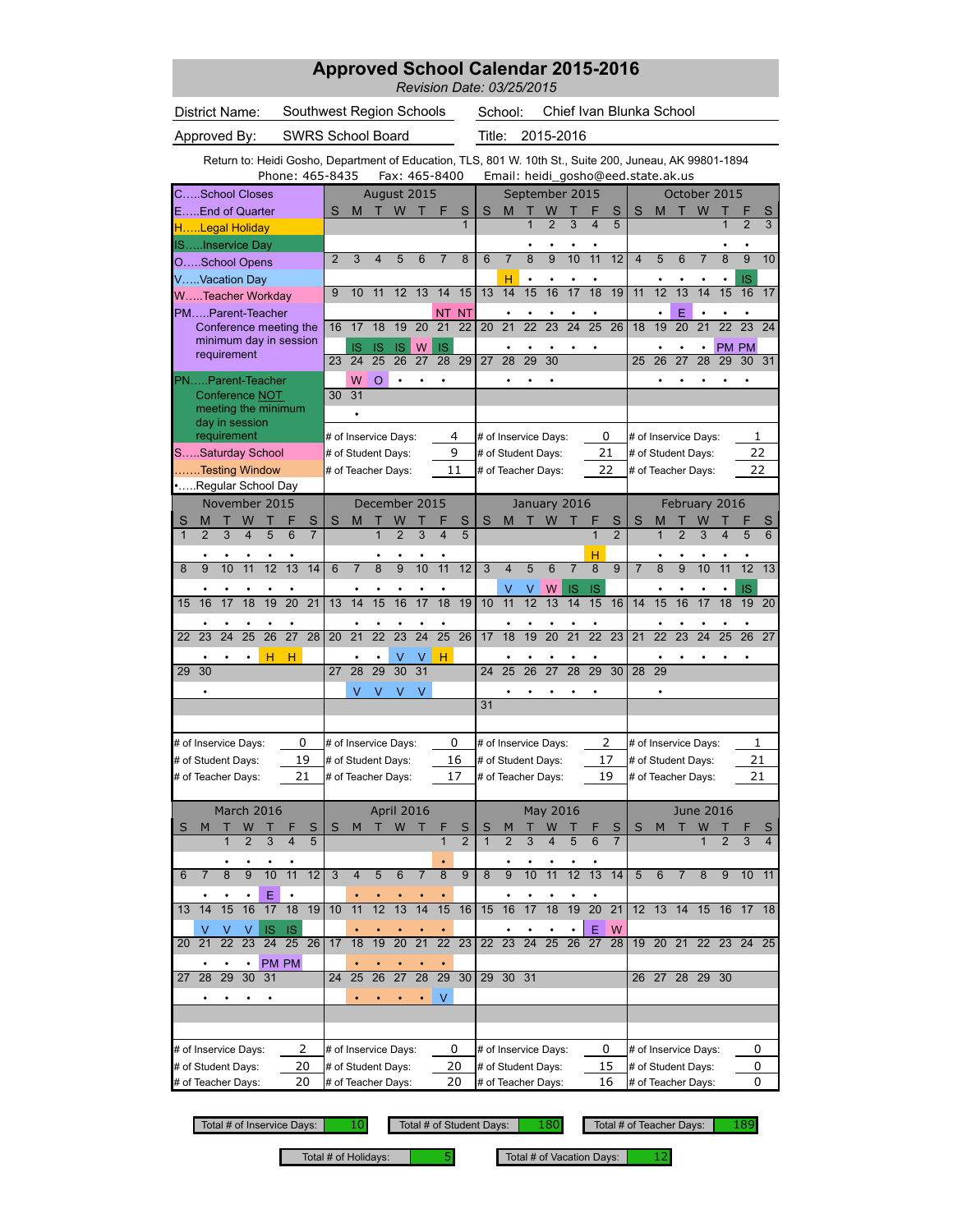## **Approved School Calendar 2015-2016**

*Revision Date: 03/25/2015*

District Name: Southwest Region Schools School:

Togiak School

Approved By: SWRS School Board Title:

Phone: 465-8435 Fax: 465-8400 Email: heidi\_gosho@eed.state.ak.us Return to: Heidi Gosho, Department of Education, TLS, 801 W. 10th St., Suite 200, Juneau, AK 99801-1894

| CSchool Closes                                                                                        | August 2015                                                                    |                                    |                                                   | September 2015                                                          | October 2015                                                          |                                    |  |  |  |
|-------------------------------------------------------------------------------------------------------|--------------------------------------------------------------------------------|------------------------------------|---------------------------------------------------|-------------------------------------------------------------------------|-----------------------------------------------------------------------|------------------------------------|--|--|--|
| EEnd of Quarter                                                                                       | S<br>M T W<br>т                                                                | S<br>F<br>$\overline{1}$           | S<br>M<br>т<br>1                                  | W<br>S<br>$\overline{c}$<br>3<br>4<br>5                                 | <b>W</b><br>S<br>т<br>M                                               | S<br>3<br>$\overline{2}$           |  |  |  |
| HLegal Holiday                                                                                        |                                                                                |                                    |                                                   |                                                                         |                                                                       |                                    |  |  |  |
| ISInservice Day                                                                                       | 3<br>6<br>$\overline{2}$<br>4<br>5                                             | 8<br>7                             | $\overline{8}$<br>6<br>$\overline{7}$             | $\overline{10}$<br>$\overline{11}$<br>$\overline{12}$<br>$\overline{9}$ | $\overline{8}$<br>$\overline{\mathbf{4}}$<br>5<br>6<br>$\overline{7}$ | $\overline{9}$<br>10               |  |  |  |
| OSchool Opens                                                                                         |                                                                                |                                    |                                                   |                                                                         |                                                                       |                                    |  |  |  |
| VVacation Day                                                                                         |                                                                                |                                    | н<br>$\bullet$                                    | ٠                                                                       |                                                                       |                                    |  |  |  |
| WTeacher Workday                                                                                      | 12<br>13<br>10<br>11<br>9                                                      | 14<br>15                           | 13<br>14<br>15                                    | 16<br>17<br>18<br>19                                                    | $\overline{13}$<br>11<br>12<br>15<br>14                               | 16<br>17                           |  |  |  |
| PMParent-Teacher                                                                                      |                                                                                | NT NT                              | $\bullet$                                         | $\bullet$<br>۰                                                          | E<br>$\bullet$                                                        | ٠                                  |  |  |  |
| Conference meeting the                                                                                | 17<br>18<br>19<br>20<br>16                                                     | 21<br>22                           | 21<br>20<br>22                                    | 24<br>25<br>23<br>26                                                    | 20<br>22<br>19<br>21<br>18                                            | 23<br>24                           |  |  |  |
| minimum day in session<br>requirement                                                                 | <b>IS</b><br>IS<br>IS<br>IS                                                    | W<br>W                             |                                                   | <b>IS</b><br>IS                                                         |                                                                       | PM PM                              |  |  |  |
|                                                                                                       | 23<br>25<br>26<br>27<br>24                                                     | $\overline{28}$<br>29              | 29<br>27<br>28                                    | 30                                                                      | $\overline{28}$<br>25<br>26<br>27<br>29                               | 30 <sup>7</sup><br>31              |  |  |  |
| PNParent-Teacher                                                                                      | V<br>V<br>V<br>V                                                               | O                                  |                                                   |                                                                         |                                                                       |                                    |  |  |  |
| Conference NOT                                                                                        | 31<br>30                                                                       |                                    |                                                   |                                                                         |                                                                       |                                    |  |  |  |
| meeting the minimum                                                                                   |                                                                                |                                    |                                                   |                                                                         |                                                                       |                                    |  |  |  |
| day in session<br>requirement                                                                         | # of Inservice Days:                                                           | 4                                  | # of Inservice Days:                              | 2                                                                       | # of Inservice Days:                                                  | 0                                  |  |  |  |
| SSaturday School                                                                                      | # of Student Days:                                                             | 6                                  | # of Student Days:                                | 21                                                                      | # of Student Days:                                                    | 22                                 |  |  |  |
| Testing Window                                                                                        | # of Teacher Days:                                                             | 8                                  | # of Teacher Days:                                | 22                                                                      | # of Teacher Days:                                                    | 22                                 |  |  |  |
| •Regular School Day                                                                                   |                                                                                |                                    |                                                   |                                                                         |                                                                       |                                    |  |  |  |
| November 2015                                                                                         | December 2015                                                                  |                                    |                                                   | January 2016                                                            | February 2016                                                         |                                    |  |  |  |
|                                                                                                       |                                                                                |                                    |                                                   |                                                                         |                                                                       |                                    |  |  |  |
| S<br>S<br>М<br>W<br>$\overline{3}$<br>$\overline{2}$<br>4<br>5<br>6<br>$\mathbf{1}$<br>$\overline{7}$ | S<br>M<br>W<br>$\overline{2}$<br>3<br>1                                        | S<br>4<br>5                        | S<br>M<br>П                                       | W<br>S<br>F<br>$\mathbf{1}$<br>$\overline{2}$                           | S<br>W<br>M<br>$\overline{2}$<br>3<br>1<br>4                          | S<br>6<br>5                        |  |  |  |
|                                                                                                       |                                                                                |                                    |                                                   |                                                                         |                                                                       |                                    |  |  |  |
| IS<br>IS<br>13<br>10<br>11<br>12<br>14<br>8<br>9                                                      | $\overline{8}$<br>$\overline{9}$<br>10<br>$\overline{7}$<br>6                  | 11<br>12                           | 3<br>5<br>$\overline{4}$                          | н<br>$\overline{9}$<br>6<br>$\overline{7}$<br>8                         | $\overline{8}$<br>$\overline{9}$<br>$\overline{7}$<br>10<br>11        | 12<br>13                           |  |  |  |
|                                                                                                       |                                                                                |                                    |                                                   |                                                                         |                                                                       |                                    |  |  |  |
|                                                                                                       |                                                                                |                                    | ٧<br>٧                                            | IS<br>W<br>IS                                                           |                                                                       |                                    |  |  |  |
| 17<br>18<br>19<br>20<br>21<br>16<br>15                                                                | 14<br>15<br>16<br>17<br>13                                                     | 18<br>19                           | 11<br>12<br>10                                    | 13<br>14<br>15<br>16                                                    | 15<br>16<br>14<br>17<br>18                                            | 20<br>19                           |  |  |  |
|                                                                                                       |                                                                                |                                    |                                                   | ٠                                                                       |                                                                       |                                    |  |  |  |
| $\overline{27}$<br>$\overline{24}$<br>$\overline{25}$<br>26<br>28<br>22<br>23                         | $\overline{22}$<br>$\overline{23}$<br>$\overline{24}$<br>20<br>21              | $\overline{25}$<br>$\overline{26}$ | 18<br>19<br>17                                    | $\overline{21}$<br>$\overline{22}$<br>$\overline{23}$<br>20             | $\overline{23}$<br>$\overline{24}$<br>$\overline{25}$<br>21<br>22     | $\overline{26}$<br>$\overline{27}$ |  |  |  |
| н<br>н                                                                                                | Ε<br>v<br>V                                                                    | н                                  |                                                   |                                                                         |                                                                       |                                    |  |  |  |
| 30<br>29                                                                                              | $\overline{31}$<br>28<br>29<br>30<br>27                                        |                                    | 26<br>25<br>24                                    | $\overline{29}$<br>27<br>28<br>30                                       | 28<br>29                                                              |                                    |  |  |  |
|                                                                                                       | V<br>V<br>V<br>V                                                               |                                    |                                                   |                                                                         |                                                                       |                                    |  |  |  |
|                                                                                                       |                                                                                |                                    | 31                                                |                                                                         |                                                                       |                                    |  |  |  |
|                                                                                                       |                                                                                |                                    |                                                   |                                                                         |                                                                       |                                    |  |  |  |
| 2<br># of Inservice Days:                                                                             | # of Inservice Days:                                                           | 0                                  | # of Inservice Days:                              | 2                                                                       | # of Inservice Days:                                                  | 0                                  |  |  |  |
| 19<br># of Student Days:                                                                              | # of Student Days:                                                             | 16                                 | # of Student Days:                                | 17                                                                      | # of Student Days:                                                    | 21                                 |  |  |  |
| 21<br># of Teacher Days:                                                                              | # of Teacher Days:                                                             | 17                                 | # of Teacher Days:                                | 19                                                                      | # of Teacher Days:                                                    | 21                                 |  |  |  |
|                                                                                                       |                                                                                |                                    |                                                   |                                                                         |                                                                       |                                    |  |  |  |
| March 2016                                                                                            | <b>April 2016</b>                                                              |                                    |                                                   | May 2016                                                                | <b>June 2016</b>                                                      |                                    |  |  |  |
| W<br>S<br>S<br>M                                                                                      | W<br>S<br>M<br>т                                                               | S                                  | S<br>М                                            | W<br>S                                                                  | M<br>W<br>S<br>т                                                      | 5                                  |  |  |  |
| 4<br>5<br>3                                                                                           |                                                                                | $\overline{2}$                     | $\overline{2}$<br>3                               |                                                                         |                                                                       | 3<br>4                             |  |  |  |
|                                                                                                       |                                                                                |                                    |                                                   |                                                                         |                                                                       |                                    |  |  |  |
| 11<br>12<br>8<br>10<br>6<br>g                                                                         | 3<br>5<br>6<br>4                                                               | 8<br>9                             | 9<br>8<br>10                                      | 12<br>13<br>14<br>11                                                    | 5<br>8<br>9                                                           | 11<br>10                           |  |  |  |
|                                                                                                       |                                                                                |                                    |                                                   |                                                                         |                                                                       |                                    |  |  |  |
| Ε<br>V<br>18<br>19<br>15<br>16<br>17<br>13<br>14                                                      | 10<br>11<br>12<br>14<br>13                                                     | 15<br>16                           | 15<br>16<br>17                                    | 18<br>20<br>$\overline{21}$<br>19                                       | 12<br>13<br>14<br>15<br>16                                            | 17<br>18                           |  |  |  |
|                                                                                                       |                                                                                |                                    |                                                   |                                                                         |                                                                       |                                    |  |  |  |
| PM PM                                                                                                 |                                                                                |                                    |                                                   | Ε<br>W                                                                  |                                                                       |                                    |  |  |  |
| 22<br>23<br>24<br>25 26<br>21<br>20                                                                   | 21<br>17<br>18<br>19<br>20                                                     | $22\ 23$                           | 22<br>24<br>23                                    | 25<br>28<br>26<br>27                                                    | 19 20 21 22 23 24                                                     | 25                                 |  |  |  |
|                                                                                                       |                                                                                |                                    |                                                   |                                                                         |                                                                       |                                    |  |  |  |
| 29<br>30<br>31<br>$\overline{28}$<br>27                                                               | $\overline{27}$<br>$\overline{28}$<br>$\overline{25}$<br>$\overline{26}$<br>24 | $\overline{29}$<br>30              | $\overline{29}$<br>30 31                          |                                                                         | 26 27<br>28<br>29 30                                                  |                                    |  |  |  |
|                                                                                                       |                                                                                |                                    |                                                   |                                                                         |                                                                       |                                    |  |  |  |
|                                                                                                       |                                                                                |                                    |                                                   |                                                                         |                                                                       |                                    |  |  |  |
|                                                                                                       |                                                                                |                                    |                                                   |                                                                         |                                                                       |                                    |  |  |  |
| # of Inservice Days:<br>0                                                                             | # of Inservice Days:                                                           | 0                                  | # of Inservice Days:<br>0<br># of Inservice Days: |                                                                         |                                                                       |                                    |  |  |  |
| 22<br># of Student Days:                                                                              | # of Student Days:                                                             | 21                                 | # of Student Days:                                | 15                                                                      | # of Student Days:                                                    | 0<br>0                             |  |  |  |
| # of Teacher Days:<br>22                                                                              | # of Teacher Days:                                                             | 21                                 | # of Teacher Days:                                | 16                                                                      | # of Teacher Days:                                                    | 0                                  |  |  |  |

Total # of Inservice Days: 10 Total # of Student Days: 180

Total # of Teacher Days: | 189

Total # of Holidays:  $\begin{vmatrix} 1 & 5 \\ 5 & 5 \end{vmatrix}$  Total # of Vacation Days: